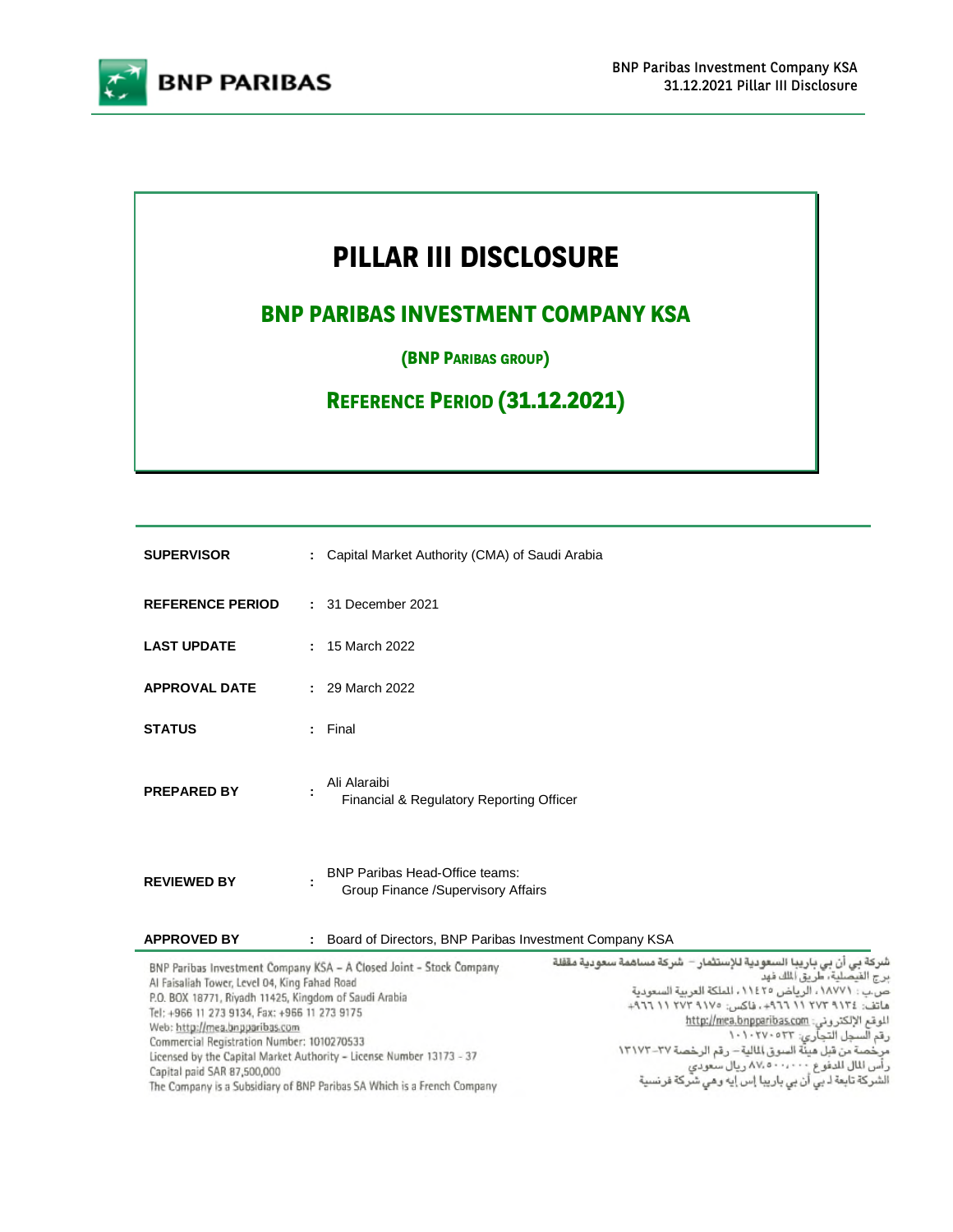

### **Table of contents**

BNP Paribas Investment Company KSA - A Closed Joint - Stock Company Al Faisaliah Tower, Level 04, King Fahad Road P.O. BOX 18771, Riyadh 11425, Kingdom of Saudi Arabia Tel: +966 11 273 9134, Fax: +966 11 273 9175 Web: http://mea.bnpparibas.com Commercial Registration Number: 1010270533 Licensed by the Capital Market Authority - License Number 13173 - 37 Capital paid SAR 87,500,000 The Company is a Subsidiary of BNP Paribas SA Which is a French Company

شركة بي أن بي باريبا السعودية للإستثمار – شركة مساهمة سعودية مقفلة<br>برج القيصلية، طريق الملك فهد<br>ص.ب : ١٨٧٧١، الرياض ١١٤٢٥، الملكة العربية السعودية<br>هاتف: ١٢٧٢ ١١٢ ١٩٦٦ الحجم. فاكس: ١٢٧٥ ١١ ١٦٦٦ + الموقع الإلكتروني: <u>http://mea.bnpparibas.com</u><br>رقم السجل التجاري: ١٠١٠٢٧٠٥٢٢ سم<br>مرخصة من قبل هيئة السوق المالية – رقم الرخصة ٢٧–١٣١٧٢<br>رأس المال للدفوع ٨٧،٥٠٠،٠٠٠ ريال سعودي<br>الشركة تابعة لـ بي أن بي باريبا إس إيه وهي شركة فرنسية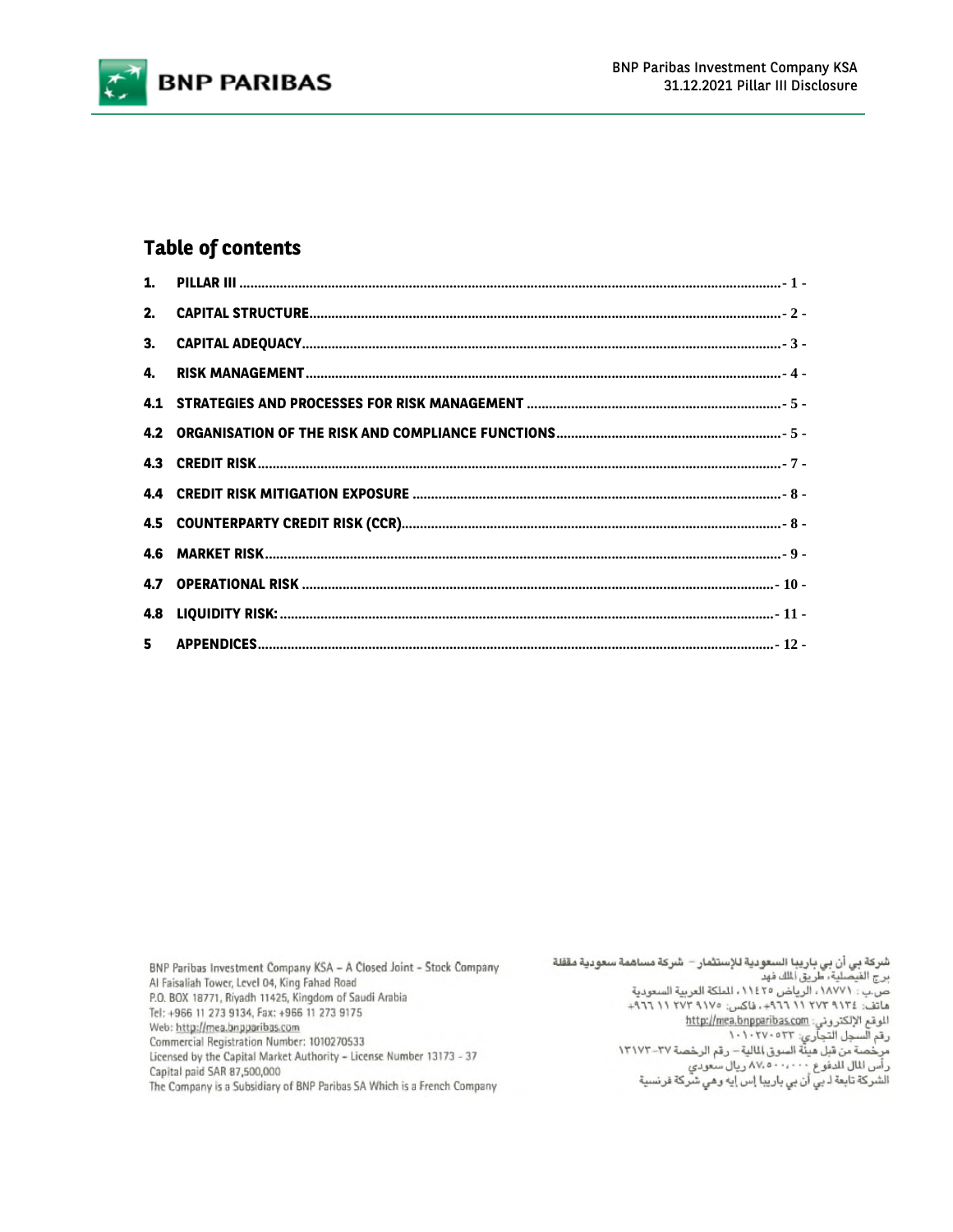

# **1. PILLAR III**

The purpose of this Pillar III disclosure report is to comply with the regulations of Capital Market Authority (CMA) of Saudi Arabia issued under Article 68 of the Prudential Rules.

### **(a) Scope of Application:**

This Pillar III disclosure report is prepared for and issued by BNP Paribas Investment Company KSA which is licensed by the CMA under license number 13173-37 to conduct dealing, managing, custody, arranging and advising activities in Saudi Arabia.

### **(b) Shareholding Structure:**

BNP Paribas Investment Company KSA is a subsidiary of BNP Paribas SA and part of the BNP Paribas Group. The authorized and paid up share capital of BNP Paribas Investment Company KSA as at 31 December 2021 is SAR 87.5 million.

There are no current or foreseen, material or legal impediments to the prompt transfer of capital or repayment of liabilities by BNP Paribas Investment Company KSA.

BNP Paribas Investment Company KSA - A Closed Joint - Stock Company Al Faisaliah Tower, Level 04, King Fahad Road P.O. BOX 18771, Riyadh 11425, Kingdom of Saudi Arabia Tel: +966 11 273 9134, Fax: +966 11 273 9175 Web: http://mea.bnpparibas.com Commercial Registration Number: 1010270533 Licensed by the Capital Market Authority - License Number 13173 - 37 Capital paid SAR 87,500,000 The Company is a Subsidiary of BNP Paribas SA Which is a French Company

شركة بي أن بي باريبا السعودية للإستثمار – شركة مساهمة سعودية مقفلة برج الفيصلية، طريق الملك فهد ص.ب : ١٨٧٧١، الرياض ١١٤٢٥، الملكة العربية السعودية ماتف: ١٢٧٤ ٢٧٢ ١١ ٢٦٦+، فاكس: ١٧٥٥ ٢٧٢ ١١ ١٩٦٦+ الموقع الإلكتروني: http://mea.bnpparibas.com رقم السجل التجاري: ١٠٢٧٠٥٢٣<br>مرخصة من قبل هيئة السوق المالية – رقم الرخصة ٢٧–١٣١٧٢ رأس المال للدفوع ٨٧.٥٠٠،٠٠٠ ريال سعودي<br>الشركة تابعة لـ بي أن بي باريبا إس إيه وهي شركة فرنسية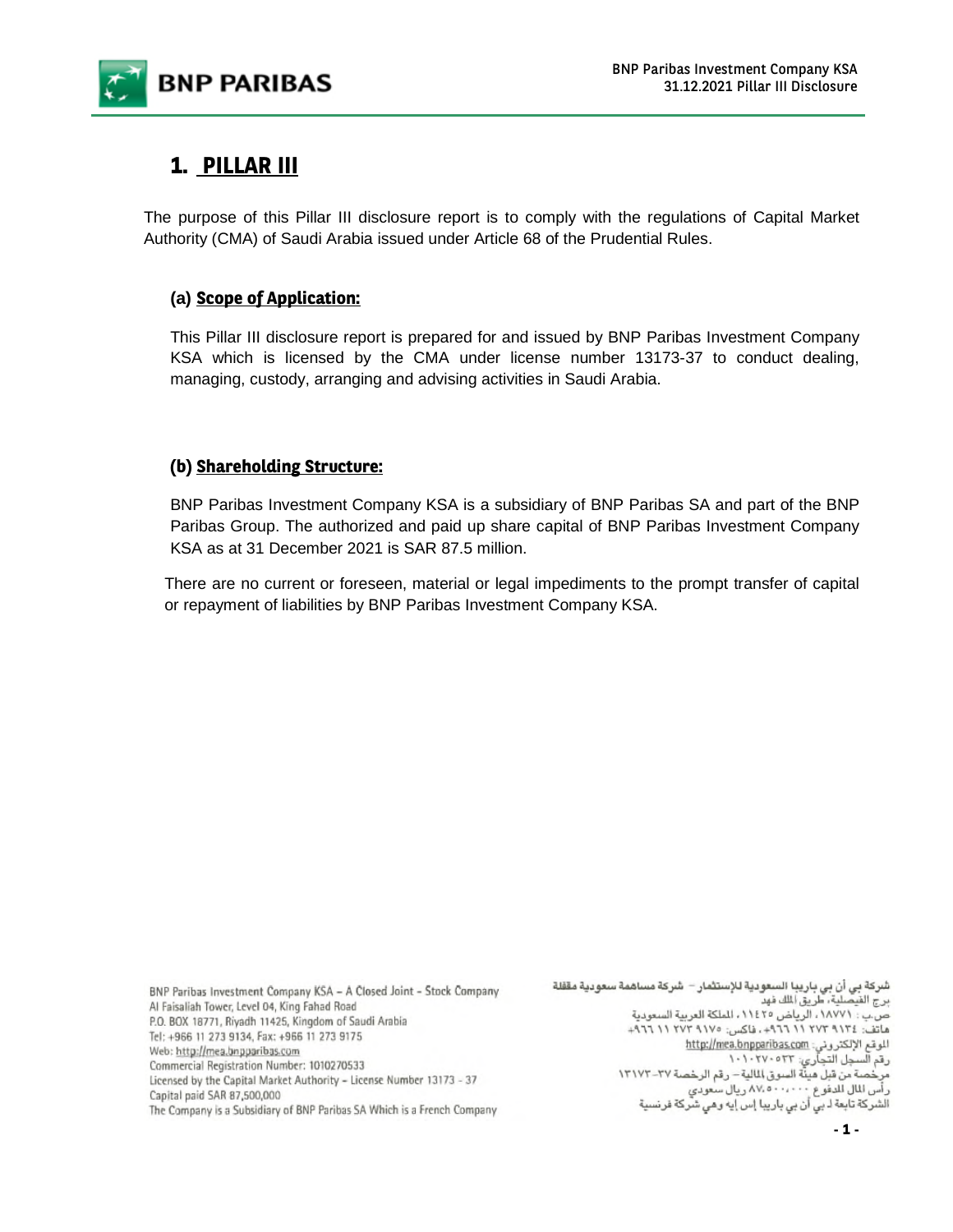

# **2. CAPITAL STRUCTURE**

### **(a) Tier-1 Capital:**

Tier-1 Capital comprises of

- Paid-up capital;
- Audited retained earnings;
- Reserves (other than revaluation reserves);

At 31 December 2021, BNP Paribas Investment Company KSA's Tier-1 Capital is as follows:

| <b>In SAR 000</b>                         | 31 Dec 2021 | 31 Dec 2020 |
|-------------------------------------------|-------------|-------------|
|                                           |             |             |
| Paid up Capital                           | 87,500      | 87,500      |
| <b>Audited Retained Earnings</b>          | (4,039)     | (12, 515)   |
| Reserves                                  | 101         | 101         |
| Tier-1 adjustments                        |             |             |
|                                           |             |             |
| <b>Total Capital Base</b>                 | 83,562      | 75,086      |
| (For details, please refer to Appendix I) |             |             |

### **(b) Tier-2 Capital and Total Capital Base:**

BNP Paribas Investment Company KSA did not have any exposures which are in the nature of Tier-2 capital.

Therefore, at 31 December 2021 total capital base was as follows:

| <b>In SAR 000</b>                         | 31 Dec 2021 | 31 Dec 2020 |
|-------------------------------------------|-------------|-------------|
|                                           |             |             |
| <b>Tier-1 Capital</b>                     | 83,562      | 75,086      |
| <b>Tier-2 Capital</b>                     | -           |             |
|                                           |             |             |
| <b>Total Capital Base</b>                 | 83,562      | 75,086      |
| (For details, please refer to Appendix I) |             |             |

شركة بي أن بي باريبا السعودية للإستثمار – شركة مساهمة سعودية مقفلة BNP Paribas Investment Company KSA - A Closed Joint - Stock Company برج الفيصلية، طريق الملك فهد Al Faisaliah Tower, Level 04, King Fahad Road ص.ب : ١٨٧٧١، الرياض ١١٤٢٥، الملكة العربية السعودية P.O. BOX 18771, Riyadh 11425, Kingdom of Saudi Arabia ماتف: ٢٧٢ ٢١٢ ٢٧٢ ١١ ٩٦٦٢+، فاكس: ١٧٥ ٢٧٢ ١١ ٩٦٦ ٩١٠ Tel: +966 11 273 9134, Fax: +966 11 273 9175 الموقع الإلكتروني: http://mea.bnpparibas.com Web: http://mea.bnpparibas.com رقم السجل التجاري: ١٠٢٧٠٥٢٣<br>مرخصة من قبل هيئة السوق المالية – رقم الرخصة ٢٧–١٣١٧٢ Commercial Registration Number: 1010270533 Licensed by the Capital Market Authority - License Number 13173 - 37 رأس المال للدفوع ٨٧.٥٠٠،٠٠٠ ريال سعودي<br>الشركة تابعة لـ بي أن بي باريبا إس إيه وهي شركة فرنسية Capital paid SAR 87,500,000 The Company is a Subsidiary of BNP Paribas SA Which is a French Company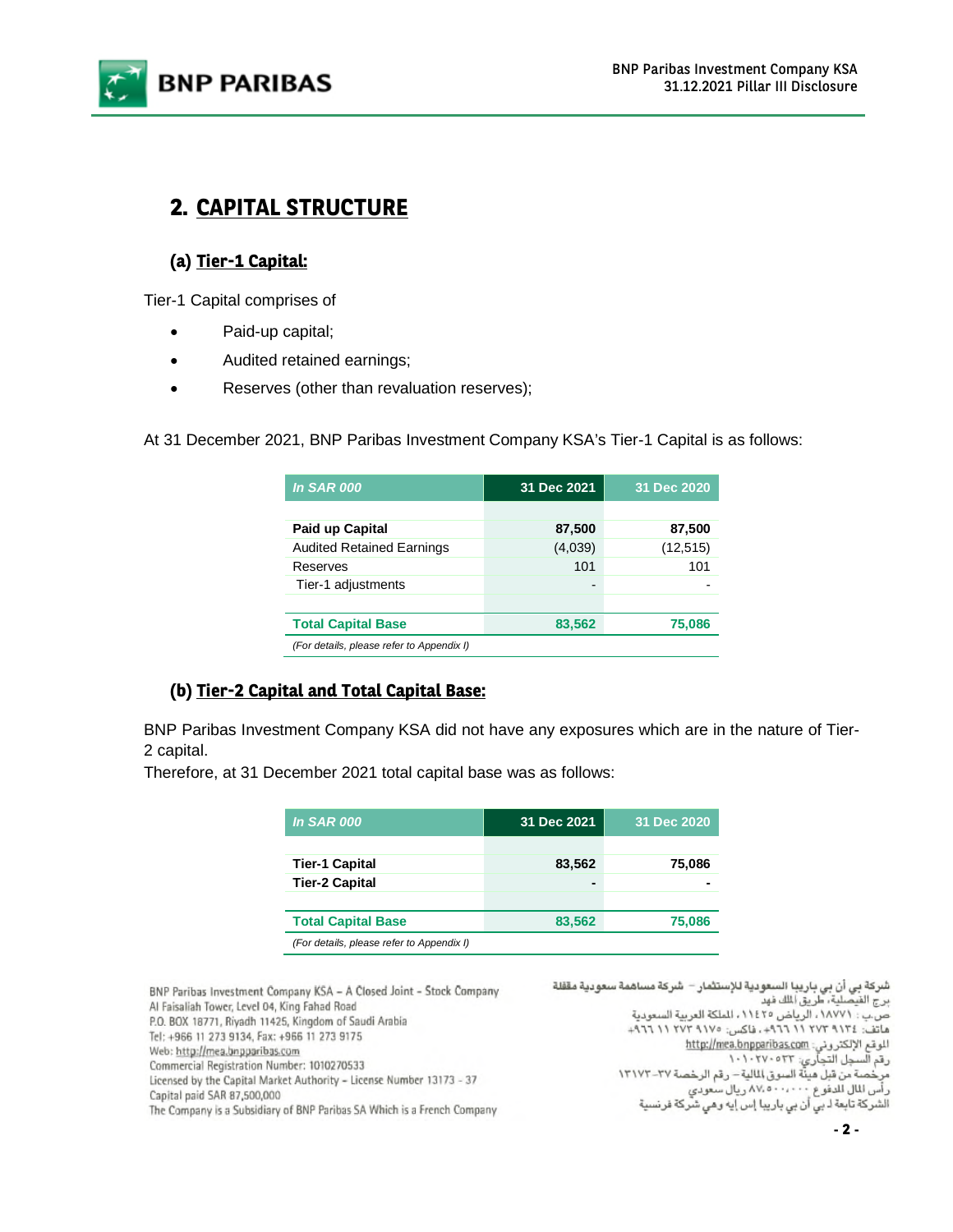

# **3. CAPITAL ADEQUACY**

### **(a) Minimum Capital Requirement**

BNP Paribas Investment Company KSA fully meets the minimum capital requirement as defined by the CMA. The Company is also fully compliant of the strategies and methods for valuing and maintaining capital in accordance with Prudential Rules.

A summary of minimum capital requirement of BNP Paribas Investment Company KSA at 31 December 2021 is as follows:

| <b>In SAR 000</b>                        | 31 December<br>2021 | 31 December<br>2020 |
|------------------------------------------|---------------------|---------------------|
|                                          |                     |                     |
| <b>Credit Risk</b>                       | 3,318               | 4,367               |
| <b>Market Risk</b>                       |                     |                     |
| <b>Operational Risk</b>                  | 2.435               | 2.484               |
|                                          |                     |                     |
| <b>Total Minimum Capital Requirement</b> | 5.753               | 6,851               |

### **(b) Capital requirement for Credit risk and Operational Risk**

At 31 December 2021, the minimum capital requirement for credit risk and operational risk for BNP Paribas Investment Company KSA is as follows:

|                                          | 31 December 2021         |                                       | 31 December 2020 |                                       |
|------------------------------------------|--------------------------|---------------------------------------|------------------|---------------------------------------|
| <b>In SAR 000</b>                        | <b>RWAs</b>              | <b>Capital</b><br><b>Requirements</b> | <b>RWAs</b>      | <b>Capital</b><br><b>Requirements</b> |
|                                          |                          |                                       |                  |                                       |
| <b>Credit risk</b>                       | 23,698                   | 3,318                                 | 31,196           | 4,367                                 |
| <b>Market Risk</b>                       | $\overline{\phantom{0}}$ |                                       |                  |                                       |
| <b>Operational Risk</b>                  | 9.741                    | 2,435                                 | 9.934            | 2,484                                 |
|                                          |                          |                                       |                  |                                       |
| <b>Total Minimum Capital Requirement</b> |                          | 5,753                                 |                  | 6,851                                 |
|                                          |                          |                                       |                  |                                       |

*(For details, please refer to Appendix II)*

BNP Paribas Investment Company KSA - A Closed Joint - Stock Company Al Faisaliah Tower, Level 04, King Fahad Road P.O. BOX 18771, Riyadh 11425, Kingdom of Saudi Arabia Tel: +966 11 273 9134, Fax: +966 11 273 9175 Web: http://mea.bnpparibas.com Commercial Registration Number: 1010270533 Licensed by the Capital Market Authority - License Number 13173 - 37 Capital paid SAR 87,500,000 The Company is a Subsidiary of BNP Paribas SA Which is a French Company

شركة بي أن بي باريبا السعودية للإستثمار – شركة مساهمة سعودية مقفلة برج الفيصلية، طريق الملك فهد ص.ب : ١٨٧٧١، الرياض ١١٤٢٥، الملكة العربية السعودية ماتف: ٢٧٢ ٢١٢ ٢١٦ ٢٩٦٦، فاكس: ١٧٥ ٢٧٢ ١١ ٢٧٦ + ٢٩٦٦ الموقع الإلكتروني: http://mea.bnpparibas.com رقم السجل التجاري: ۱۰۱۰۲۷۰۰۲۳<br>مرخصة من قبل هيئة السوق المالية – رقم الرخصة ۲۷–۱۳۱۷۲ رأس المال للدفوع ٨٧.٥٠٠،٠٠٠ ريال سعودي<br>الشركة تابعة لـ بي أن بي باريبا إس إيه وهي شركة فرنسية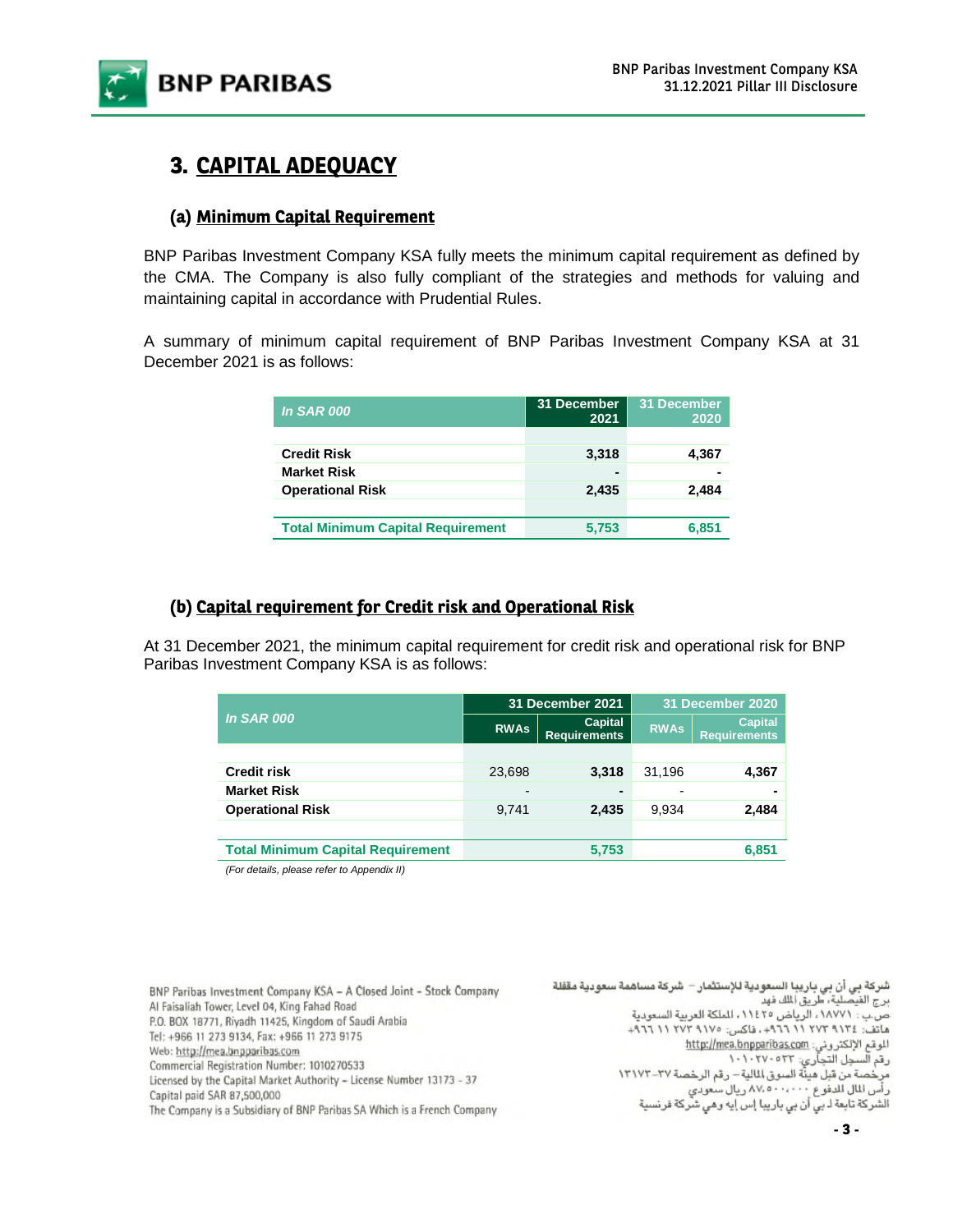

### **(c) Capital Ratio:**

At 31 December 2021, total capital ratio is:

| <b>In SAR 000</b>                        | 31 December<br>2021 | 31 December<br>2020 |
|------------------------------------------|---------------------|---------------------|
|                                          |                     |                     |
| <b>Total Capital Base</b>                | 83,562              | 75,086              |
| <b>Total Minimum Capital Requirement</b> | 5,753               | 6,851               |
|                                          |                     |                     |
| <b>Surplus/(Deficit) in Capital</b>      | 77,809              | 68,235              |
| <b>Total Capital Ratio</b>               | 14.52               | 10.96               |

*(For details, please refer to Appendix II)*

### **(d) Capital monitoring at BNP Paribas Investment Company KSA:**

BNP Paribas Investment Company KSA is in charge of assessing and following its capital needs at local level. In particular, the outcomes of ICAAP and of BNP Paribas Investment Company KSA's capital monitoring process are important elements to support the discussions with the regulators, the shareholders and with head office with respect to their capital adjustments. The following aspects which have a direct impact on BNP Paribas Investment Company KSA available capital resources are decided through a dialogue with head office teams, taking into account the situation of the entity and the financial monitoring of the Group: dividend distribution, share capital increase, issuance of AT1 and Tier 2 capital instruments, RWA adjustments.

At BNP Paribas Investment Company KSA, capital monitoring aims at ensuring and reviewing regularly that BNP Paribas Investment Company KSA holds sufficient capital with respect to regulatory capital ratios requirements, and other regulatory measures required, and that BNP Paribas Investment Company KSA holds sufficient capital to meet its internal capital requirements, taking into account its strategic objectives. This internal capital monitoring process is performed on an annual basis as part of the ICAAP whilst regulatory capital adequacy monitoring is performed on a monthly basis and is also monitored on a forward-looking basis.

# **4. RISK MANAGEMENT**

*Details about strategies, processes and organization of risk management within BNP Paribas group as well as its capital adequacy can be found in its Pillar III disclosure, as part of its Registration Document, at: https://invest.bnpparibas.com/en/registration-documents-annual-financial-reports*

BNP Paribas Investment Company KSA - A Closed Joint - Stock Company Al Faisaliah Tower, Level 04, King Fahad Road P.O. BOX 18771, Riyadh 11425, Kingdom of Saudi Arabia Tel: +966 11 273 9134, Fax: +966 11 273 9175 Web: http://mea.bnpparibas.com Commercial Registration Number: 1010270533 Licensed by the Capital Market Authority - License Number 13173 - 37 Capital paid SAR 87,500,000 The Company is a Subsidiary of BNP Paribas SA Which is a French Company

شركة بي أن بي باريبا السعودية للإستثمار – شركة مساهمة سعودية مقفلة برج الفيصلية، طريق الملك فهد ص.ب : ١٨٧٧١، الرياض ١١٤٢٥، الملكة العربية السعودية هاتف: ١٢٧٤ ٢٧٢ ١١ ١٩٦٦+، فاكس: ١٧٥ ٢٧٢ ١١ ١٩٦٦+ الموقع الإلكتروني: http://mea.bnpparibas.com رقم السجل التجاري: ۱۰۱۰۲۷۰۰۲۳<br>مرخصة من قبل هيئة السوق المالية – رقم الرخصة ۲۷–۱۳۱۷۲ رأس المال الدفوع ٨٧،٠٠٠٠٠٠ .<br>الشركة تابعة لـ بي أن بي باريبا إس إيه وهي شركة فرنسية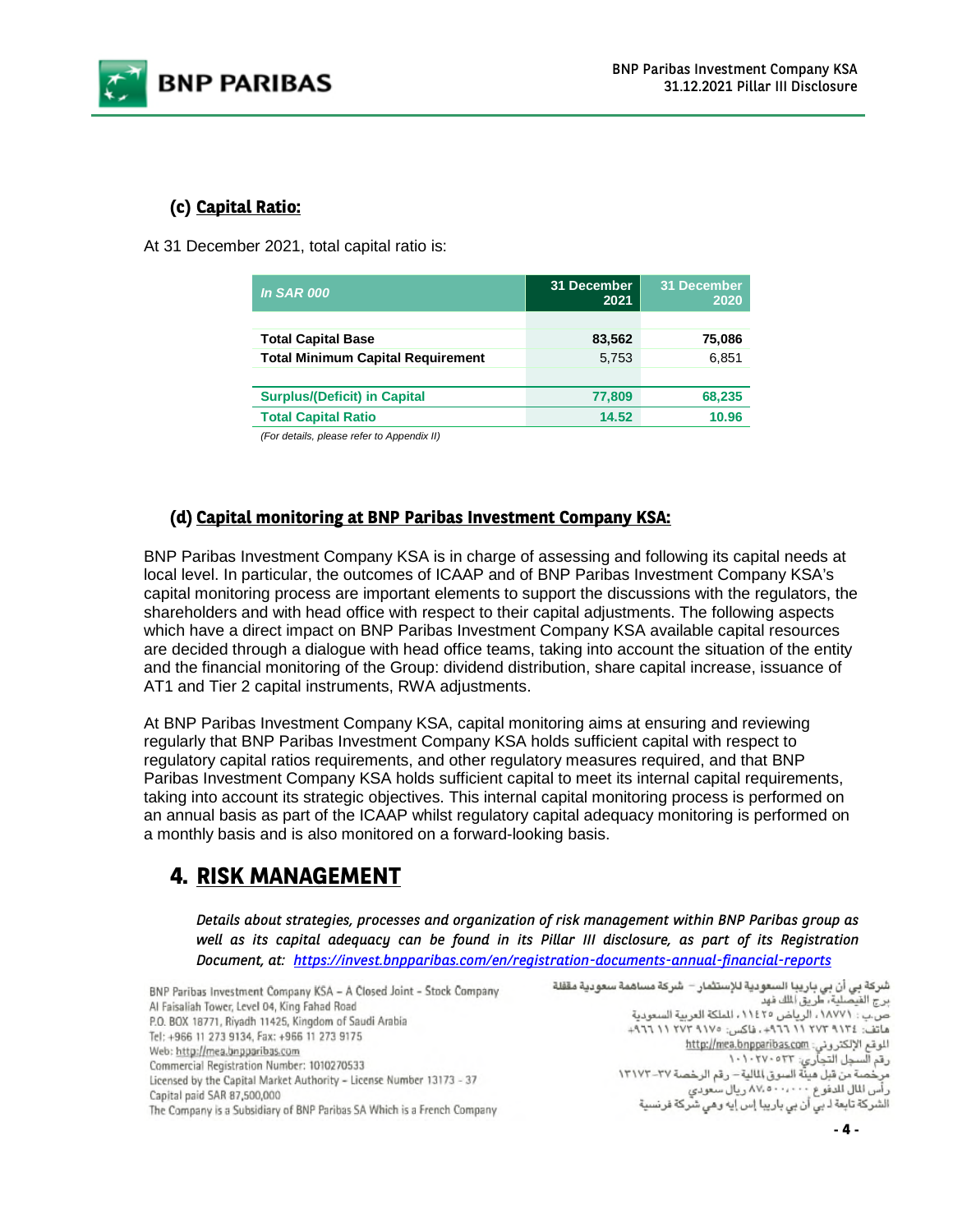

### **4.1 Strategies and processes for risk management**

Risk management is central to the banking business and is one of the cornerstones of operations for the BNP Paribas Group. BNP Paribas has an internal control system covering all types of RISKS to which the Group may be exposed, organized around three lines of defense.

- as the first line of defense, internal control is the business of every employee, and the heads of the operational activities are responsible for establishing and running a system for identifying, assessing and managing risks according to the standards defined by the functions exercising an independent control in respect of the second line of defense;
- The main control functions within BNP Paribas ensuring the second line of defense are the Compliance, Risk and Legal functions. Their Heads report directly to Chief Executive Officer and account for the performance of their missions to the Board of Directors via its specialized committees;
- General Inspection provides a third level of defense. It is responsible for the periodic control.

Responsibility for managing risks primarily lies with the divisions and business lines that are at the origin of the underlying transactions. RISK continuously performs a second-line control over the Group's credit, market, banking book interest rate, liquidity, operational risks, including technological and cybersecurity risks, over data protection, social and environmental responsibility risks and insurance risks. As part of this role, it must ascertain the soundness and sustainability of the business developments and their overall alignment with the risk appetite target set by the Group.

RISK's remit includes formulating recommendations on risk policies, analyzing the risk portfolio on a forward-looking basis and trading limits, guaranteeing the quality and effectiveness of monitoring procedures and defining or validating risk measurement methods. RISK is also responsible for ensuring that all the risk implications of new businesses or products have been adequately assessed.

Compliance has identical responsibilities as regards compliance and reputation risks. It plays an important oversight and reporting role in the process of validating new products, new business activities and exceptional transactions.

### **4.2 ORGANISATION OF THE RISK AND COMPLIANCE FUNCTIONS**

The RISK organisation fully complies with the principles of independence, vertical integration and decentralisation laid down by the BNP Paribas Group's Management for its control functions.

| BNP Paribas Investment Company KSA - A Closed Joint - Stock Company     |  |
|-------------------------------------------------------------------------|--|
| Al Faisaliah Tower, Level 04, King Fahad Road                           |  |
| P.O. BOX 18771, Riyadh 11425, Kingdom of Saudi Arabia                   |  |
| Tel: +966 11 273 9134, Fax: +966 11 273 9175                            |  |
| Web: http://mea.bnpparibas.com                                          |  |
| Commercial Registration Number: 1010270533                              |  |
| Licensed by the Capital Market Authority - License Number 13173 - 37    |  |
| Capital paid SAR 87,500,000                                             |  |
| The Company is a Subsidiary of BNP Paribas SA Which is a French Company |  |

شركة بي أن بي باريبا السعودية للإستثمار – شركة مساهمة سعودية مقفلة برج الفيصلية، طريق الملك فهد ص.ب : ١٨٧٧١، الرياض ١١٤٢٥، الملكة العربية السعودية هاتف: ٢٧٢ ٢٧٢ ١١ ٢٧٦+، فاكس: ١٧٧٥ ٢٧٢ ١١ ٢٧٦+ الموقع الإلكتروني: http://mea.bnpparibas.com رقم السجل التجاري: ٢٣٠٥٢٣٠<br>مرخصة من قبل هيئة السوق المالية – رقم الرخصة ٢٧-١٣١٧٢ رأس المال الدفوع "٧٠٠،٠٠٠" ٨٧، ريال سعودي<br>الشركة تابعة لـ بي أن بي باريبا إس إيه وهي شركة فرنسية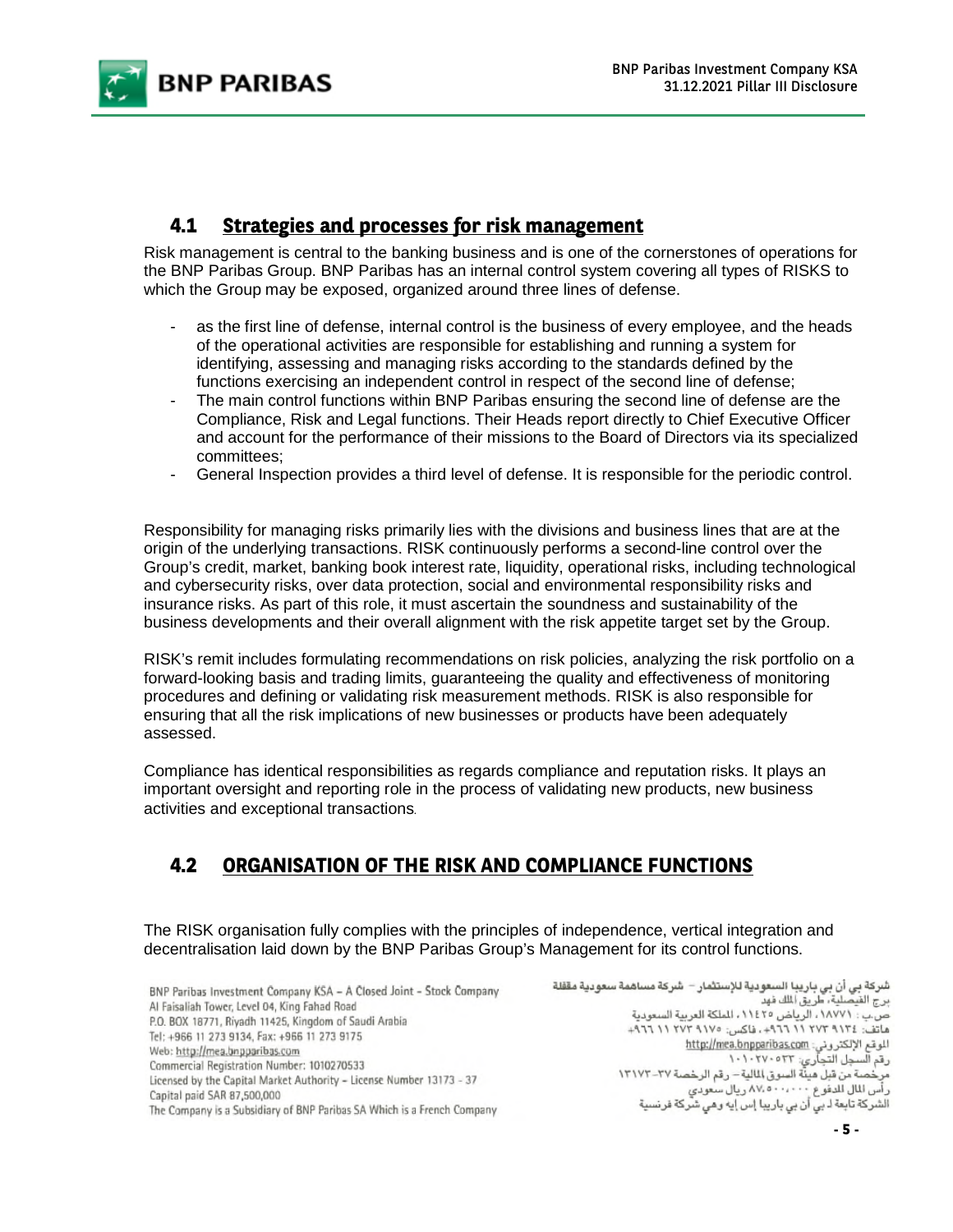

#### **Role of the Chief Risk Officer:**

The Group Chief Risk Officer directly reports to the Group Chief Executive Officer and sits on the Executive Committee of BNP Paribas. He has line authority over all RISK employees. He can veto the risk-related decisions and has no connection, in terms of authority, with the Heads of core businesses, business lines and territories

#### **Role of the Chief Compliance Officer:**

The Group Chief Compliance Officer directly reports to the Group Chief Executive Officer and sits on the Executive Committee of BNP Paribas.

He has direct access, if necessary, to the Board of Directors and its Internal Control,Risk Management and Compliance Committee.

He has no operational activity outside of compliance and reputation risk and no commercial activity, which guarantees his independence of action.

The Compliance Function's mission is to issue opinions and decisions, and provide oversight and second line controls, in order to give reasonable assurance that the Group's compliance oversight procedures for its transactions are effective and consistent, and that its reputation has been protected.

The compliance team in BNP Paribas Investment Company is an independent function and has two reporting lines; one directly towards the Chief Executive Officer and one towards BNP Paribas MEA Compliance..

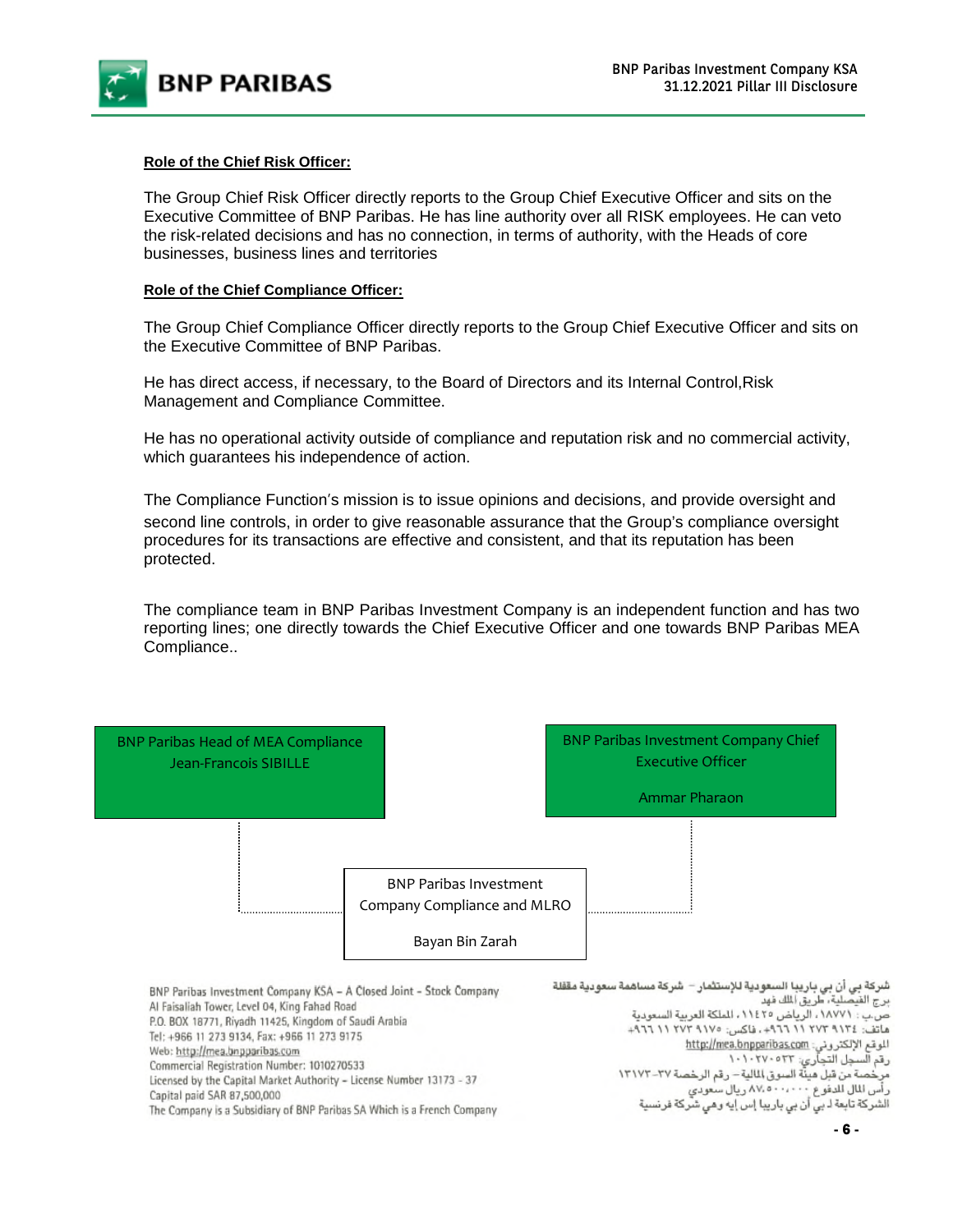

### **4.3 Credit risk**

Credit risk is defined as the potential that a bank borrower or counterparty will fail to meet its obligations in accordance with agreed terms. Evaluating accurately the probability of default and the expected recovery on the loan or receivable in the event of default are key components of credit quality assessment

### **(a) Risk strategy & measurement**

BNP Paribas Investment Company KSA computes its credit risk based on Pillar I requirements as defined by CMA in the prudential rules.

At 31 Dec 2021, the RWA for credit risk was SAR 23,698k and capital requirement was SAR 3,318k.

|                                     |                          | 31 Dec 2021                    | 31 Dec 2020 |                                       |
|-------------------------------------|--------------------------|--------------------------------|-------------|---------------------------------------|
| <b>In SAR 000</b>                   | <b>RWAs</b>              | Capital<br><b>Requirements</b> | <b>RWAs</b> | <b>Capital</b><br><b>Requirements</b> |
|                                     |                          |                                |             |                                       |
| Government, central banks           | $\overline{\phantom{0}}$ | $\overline{\phantom{a}}$       | 528         | 74                                    |
| <b>Authorised Persons and Banks</b> | 17,440                   | 2,442                          | 15,315      | 2,144                                 |
| Corporates                          | 3,407                    | 477                            | 5,491       | 769                                   |
| Other assets                        | 2,851                    | 399                            | 7,130       | 997                                   |
| Off balance sheet commitments       |                          | $\overline{\phantom{a}}$       | 2,732       | 383                                   |
| <b>Total Credit Risk</b>            | 23,698                   | 3.318                          | 31,196      | 4.367                                 |

*For details, please refer to Appendix III* 

In line with the Prudential Rules, risk weight is assigned on the basis of credit rating.

#### Exposure to Central bank and Government entity:

As defined in Annex 3 Section 3 of Prudential Rules, a risk-weight of 150% is used.

#### Exposure to Authorized Persons and Banks:

For exposure to local bank a credit rating of 1 corresponding to a risk weight of 20% is used.

| Al Faisaliah Tower, Level 04, King Fahad Road<br>P.O. BOX 18771, Riyadh 11425, Kingdom of Saudi Arabia<br>Tel: +966 11 273 9134, Fax: +966 11 273 9175<br>Web: http://mea.bnpparibas.com<br>Commercial Registration Number: 1010270533<br>Licensed by the Capital Market Authority - License Number 13173 - 37<br>Capital paid SAR 87,500,000<br>The Company is a Subsidiary of BNP Paribas SA Which is a French Company | هاتف: ١٢٧٤ ٢٧٢ ١١ ٦٦٦+، فاكس: ١٧٧٥ ٢٧٢ ١١ ٦٦٦+<br>الموقع الإلكتروني: http://mea.bnpparibas.com<br>رقع السجل التجارى: ١٠١٠٢٧٠٥٣٣<br>مرخصة من قبل هيئة السوق المالية – رقم الرخصة ٢٧-١٣١٧٢<br>رأس المال المدفوع ٨٧.٥٠٠،٠٠٠ ريال سعودي<br>الشركة تابعة لـ بي أن بي باريبا إس إيه وهي شركة فرنسية |
|--------------------------------------------------------------------------------------------------------------------------------------------------------------------------------------------------------------------------------------------------------------------------------------------------------------------------------------------------------------------------------------------------------------------------|-----------------------------------------------------------------------------------------------------------------------------------------------------------------------------------------------------------------------------------------------------------------------------------------------|
|--------------------------------------------------------------------------------------------------------------------------------------------------------------------------------------------------------------------------------------------------------------------------------------------------------------------------------------------------------------------------------------------------------------------------|-----------------------------------------------------------------------------------------------------------------------------------------------------------------------------------------------------------------------------------------------------------------------------------------------|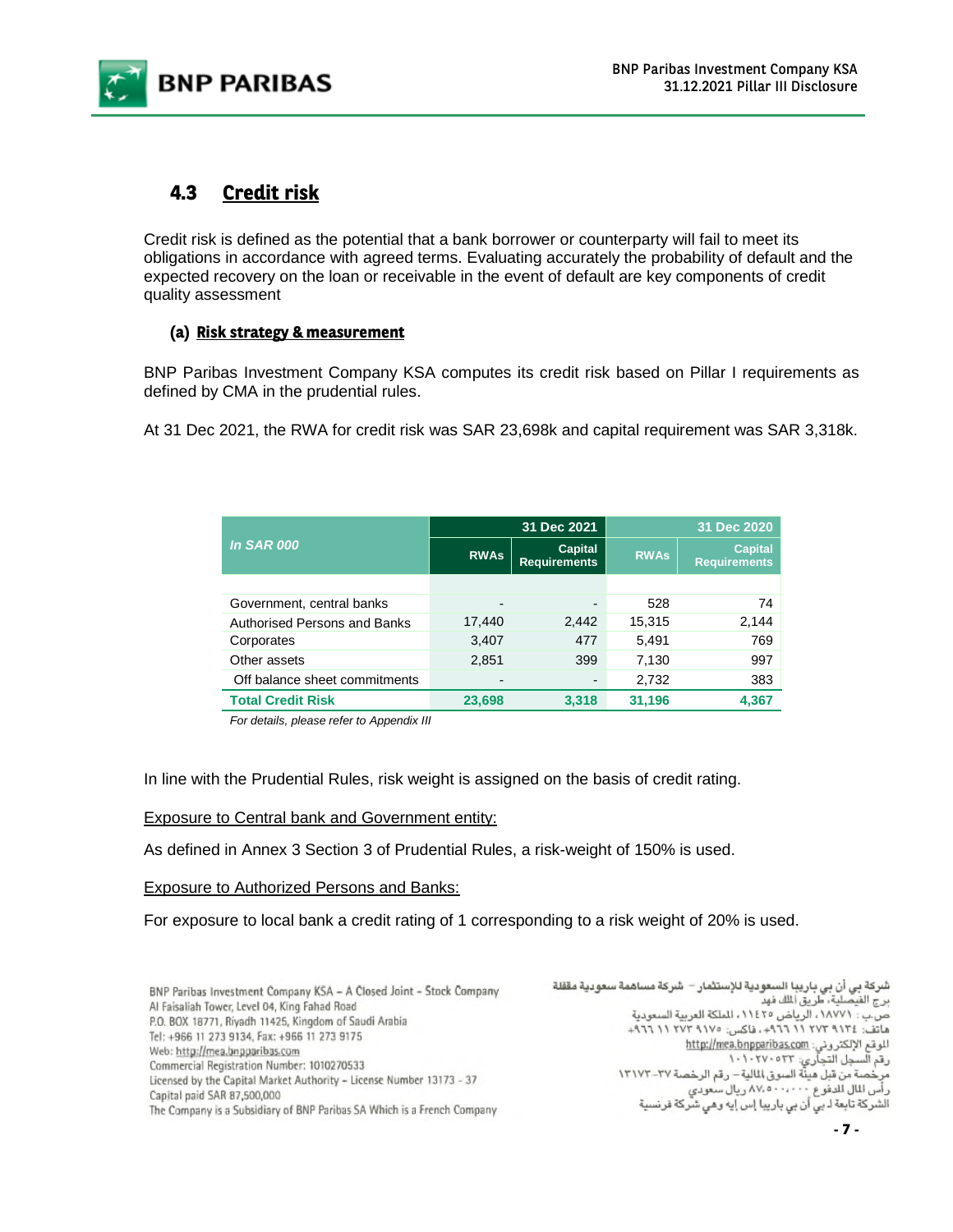**BNP PARIBAS** 

From a Group perspective, exposures arising from transactions within BNP Paribas Group do not generate any credit risk. However, in line with prudential rules, a credit rating of 2 corresponding to a risk weight of 50% is used. The global ratings assigned to BNP Paribas bank are as follows and can also be found at https://invest.bnpparibas.com/en/debt-ratings

| <b>Standard &amp; Poor's</b> | Δ÷    |
|------------------------------|-------|
| <b>Fitch</b>                 | $AA-$ |
| Moody's                      | Aa3   |

#### Exposure to Corporates:

Depending on the mapping defined by prudential rules:

- For exposure to corporates assigned a credit rating of 2 a risk weight of 50% is used.
- For exposure to corporates assigned a credit rating of unrated credit rating a risk weight of 714% is used.

#### Other Items:

- Cash: As per annex 3 section 27, cash at hand is assigned a risk weight of 0%.
- Fixed Assets: As per annex 3 section 24, fixed tangible assets are assigned a risk weight of 300%.
- Prepaid expenses: As per annex 3 section 25, prepaid expenses are assigned a risk weight of 300%.
- Other current assets: As per annex 3 section 29, other current assets are assigned a risk weight of 714%.

### **4.4 Credit risk Mitigation Exposure**

During the year ended 31 December 2021, BNP Paribas Investment Company KSA did not employ any credit risk mitigation techniques to cover its credit risk exposure.

### **4.5 Counterparty Credit Risk (CCR)**

Counterparty risk is the translation of the credit risk embedded in the market, investment and/or payment transactions. Those transactions include bilateral contracts which potentially expose the Bank to the risk of default of the counterparty faced.

Counterparty risk identification is governed in BNP Paribas, including BNP Paribas Investment Company KSA, according to the principles and practices that underlie classical credit risk<br>شركة بي أن بي باريبا السعودية للإستثمار – شركة مساهمة سعودية مقفلة السعودية الإستثمار – شركة بي أن بي باريبا السعودية للإستثمار –

BNP Paribas Investment Company KSA - A Closed Joint - Stock Company Al Faisaliah Tower, Level 04, King Fahad Road P.O. BOX 18771, Riyadh 11425, Kingdom of Saudi Arabia Tel: +966 11 273 9134, Fax: +966 11 273 9175 Web: http://mea.bnpparibas.com Commercial Registration Number: 1010270533 Licensed by the Capital Market Authority - License Number 13173 - 37 Capital paid SAR 87,500,000 The Company is a Subsidiary of BNP Paribas SA Which is a French Company

برج الفيصلية، طريق الملك فهد ص.ب : ١٨٧٧١، الرياض ١١٤٢٥، الملكة العربية السعودية هاتف: ١٢٧٤ ٢٧٢ ١١ ١٩٦٦+، فاكس: ١٧٥ ٢٧٢ ١١ ١٩٦٦+ الموقع الإلكتروني: http://mea.bnpparibas.com رقم السجل التجاري: ١٠٢٧٠٥٢٣<br>مرخصة من قبل هيئة السوق المالية – رقم الرخصة ٢٧–١٣١٧٢ رأس المال الدفوع ٨٧،٠٠٠٠٠٠ .<br>الشركة تابعة لـ بي أن بي باريبا إس إيه وهي شركة فرنسية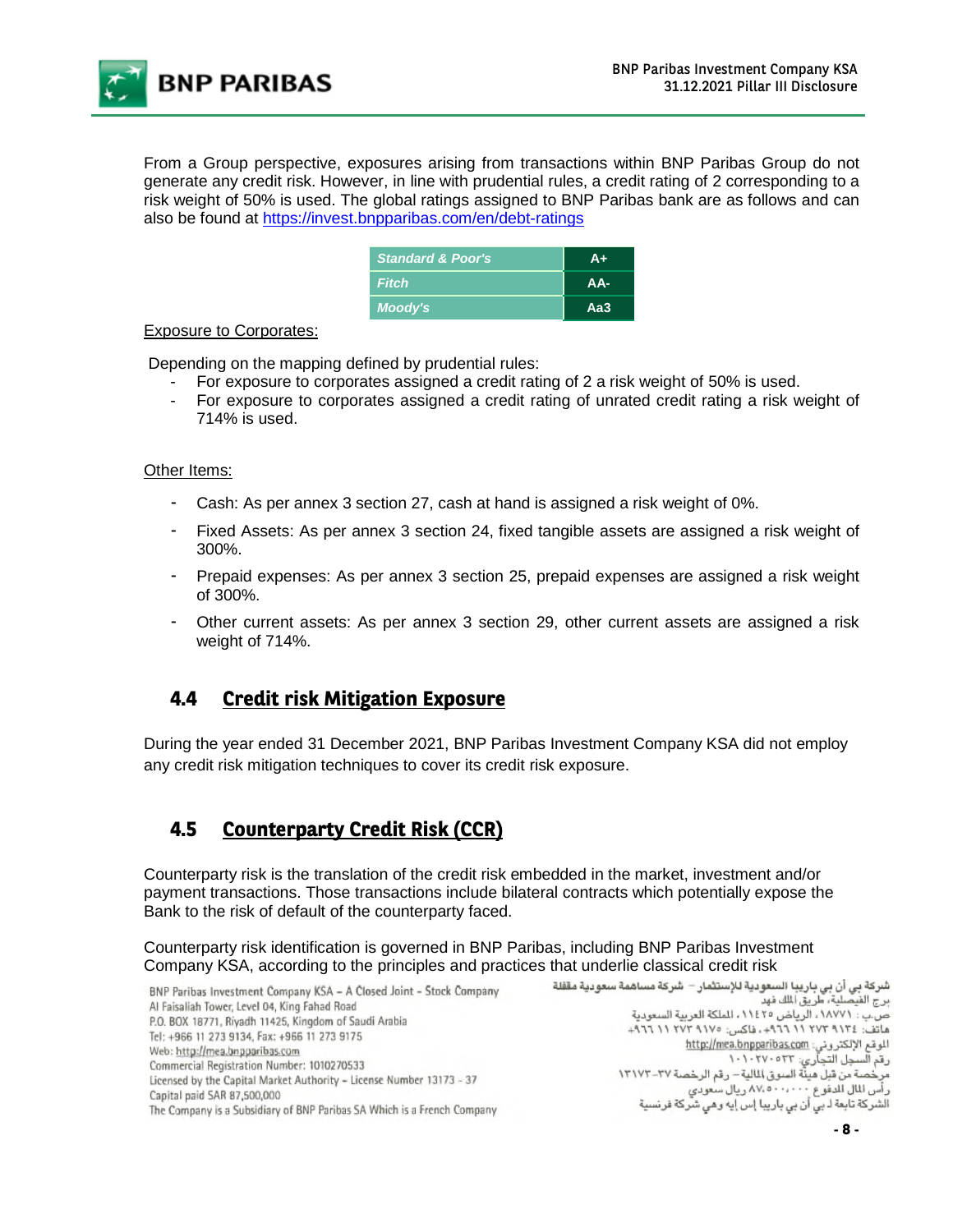

identification. In particular, it shall be noted that concentration risks are jointly analysed for credit and counterparty risks when monitoring countries, industries or single names.

As at 31 December 2021, BNP Paribas Investment Company KSA is not involved in any activity from which Counterparty credit risk may arise. This type of risk is thus not material for BNP Paribas Investment Company KSA

### **4.6 Market Risk**

Market risk is the risk of incurring a loss of value due to adverse trends in market prices or parameters, whether directly observable or not.

Observable market parameters include, but are not limited to exchange rates, prices of securities and commodities (whether listed or obtained by reference to a similar asset), prices of derivatives, and other parameters that can be directly inferred from them, such as interest rates, credit spreads, volatilities and implied correlations or other similar parameters.

Non-observable factors are those based on working assumptions such as parameters contained in models or based on statistical or economic analyses, non-ascertainable in the market.

As at 31 December 2021, BNP Paribas Investment Company KSA is not involved in any activity from which Market risk may arise. This type of risk is thus not material for BNP Paribas Investment Company KSA

| <b>In SAR 000</b>        | 31 Dec 2021 | 31 Dec 2020 |
|--------------------------|-------------|-------------|
|                          |             |             |
| <b>Market Risk</b>       |             |             |
|                          |             |             |
| <b>Total Market Risk</b> |             |             |
|                          |             |             |

| BNP Paribas Investment Company KSA - A Closed Joint - Stock Company     | سُركة بي أن بي باريبا السعودية للإستثمار – شركة مساهمة سعودية مقفلة |
|-------------------------------------------------------------------------|---------------------------------------------------------------------|
| Al Faisaliah Tower, Level 04, King Fahad Road                           | رج الفيصلية، طريق الملك فهد                                         |
| P.O. BOX 18771, Riyadh 11425, Kingdom of Saudi Arabia                   | ص.ب : ١٨٧٧١، الرياض ١١٤٢٥، الملكة العربية السعودية                  |
| Tel: +966 11 273 9134, Fax: +966 11 273 9175                            | ىاتف: ٢٧٣ ٩١٢ ٢٧٢ ١١ ٩٦٦+، فاكس: ١٧٧٥ ٢٧٣ ١١ ٩٦٦+                   |
| Web: http://mea.bnpparibas.com                                          | http://mea.bnpparibas.com . الموقع الإلكتروني:                      |
| Commercial Registration Number: 1010270533                              | يقم السجل التجارى: ١٠١٠٢٧٠٥٣٣                                       |
| Licensed by the Capital Market Authority - License Number 13173 - 37    | برخصة من قبل ميئة السوق المالية – رقم الرخصة ٢٧-١٣١٧٢               |
| Capital paid SAR 87,500,000                                             | رأس المال المدفوع ٨٧،٥٠٠،٠٠٠ ريال سعودي                             |
| The Company is a Subsidiary of BNP Paribas SA Which is a French Company | لشركة تابعة لـ بي أن بي باريبا إس إيه وهي شركة فرنسية               |
|                                                                         |                                                                     |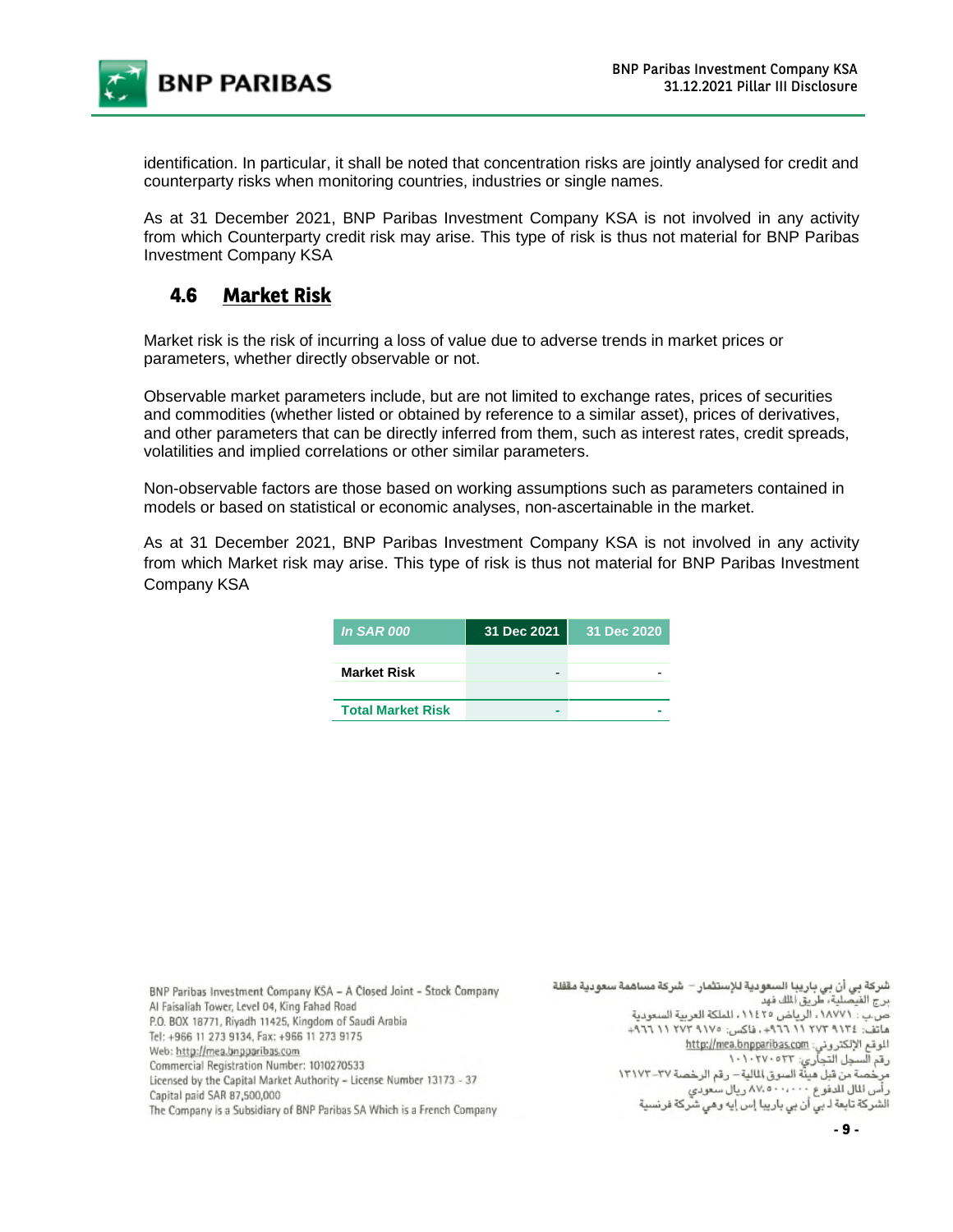

### **4.7 Operational risk**

Operational risk is defined as the risk due to inadequate or failed internal processes or due to external events, whether deliberate, accidental or natural occurrences.

Internal processes giving rise to operational risk may, for instance, involve employees and/or IT systems. External events include, but are not limited to floods, fire, earthquakes and terrorist attacks. Credit or market events such as default or fluctuations in value do not fall within the scope of operational risk.

Operational risk encompasses fraud, human resources risks, legal risks, non-compliance risks, tax risks, information system risks, the risk of providing inappropriate financial services, the risks of failed operational processes as well as the possible financial implications resulting from the management of reputation risks.

### **(a) Risk strategy & measurement**

The BNP Paribas Group aims at protecting its customers, its staff and its shareholders from operational risk either by avoidance, mitigation or transfer. It strives to contain operational risk, insofar as possible, to acceptable levels. The BNP Paribas Group develops a comprehensive risk and control management framework covering risk awareness and culture, risk identification and anticipation, risk mitigation techniques, risk monitoring and governance.

The internal control framework with respect to operational risk is aligned to the three lines of defense model:

- A first line of defense under the responsibility of the teams in charge of the operational implementation of the processes and that builds on the skills referred to as OPC (Operational Permanent Control).
- A second line of defense consisting of independent permanent control functions, and in particular Operational Risk and Control teams.
- A third line of defense ensured, under a mission of periodical control, by the General Inspection.

Internal audit is regularly reviewing both the way the second line of defense operates and how the operational risk and permanent control framework works with the first line of defense.

BNP Paribas Investment Company KSA - A Closed Joint - Stock Company Al Faisaliah Tower, Level 04, King Fahad Road P.O. BOX 18771, Riyadh 11425, Kingdom of Saudi Arabia Tel: +966 11 273 9134, Fax: +966 11 273 9175 Web: http://mea.bnpparibas.com Commercial Registration Number: 1010270533 Licensed by the Capital Market Authority - License Number 13173 - 37 Capital paid SAR 87,500,000 The Company is a Subsidiary of BNP Paribas SA Which is a French Company

شركة بي أن بي باريبا السعودية للإستثمار – شركة مساهمة سعودية مقفلة برج الفيصلية، طريق الملك فهد ص.ب : ١٨٧٧١، الرياض ١١٤٢٥، الملكة العربية السعودية هاتف: ٢٧٢ ٢٧٢ ١١ ٢٧٦+، فاكس: ٢٧٧ ٢٧٢ ١١ ٢٧٦+ الموقع الإلكتروني: http://mea.bnpparibas.com رقم السجل التجاري: ١٠٢٧٠٥٢٣<br>مرخصة من قبل هيئة السوق المالية – رقم الرخصة ٢٧–١٣١٧٢ رأس المال للدفوع ٨٧،٥٠٠،٠٠٠ ريال سعودي الشركة تابعة لـ بي أن بي باريبا إس إيه وهي شركة فرنسية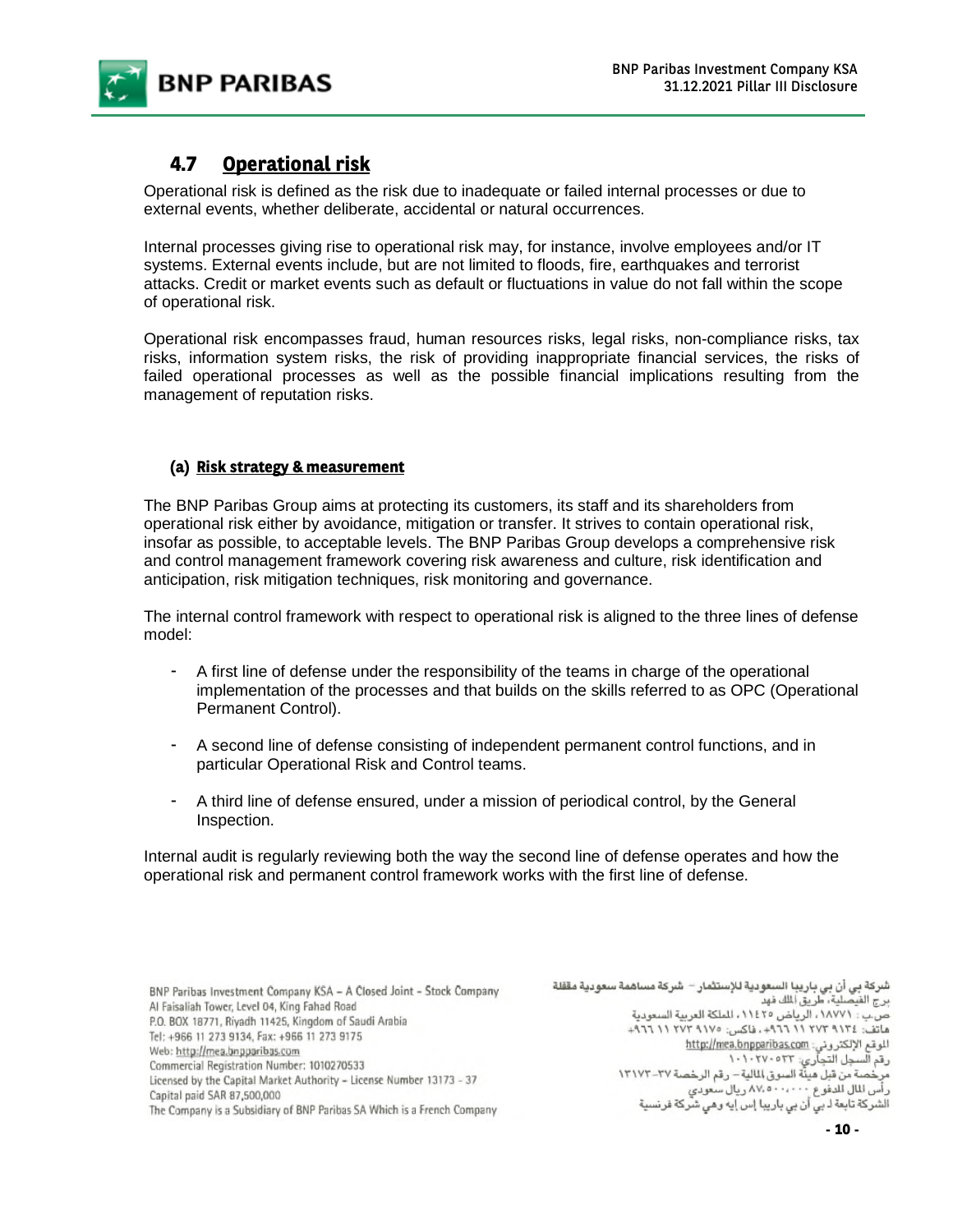

### **(b) Operational Risk Capital Requirement:**

With regards to operational risk capital requirement, the BNP Paribas Group uses a hybrid approach combining the Advanced Measurement Approach (AMA), standardized approach (TSA), and basic indicator approach (BIA).

Additionally, At BNP Paribas Investment Company KSA, the expenditure based approach is used to calculate Operational risk as per Chapter 11 of the Prudential Rules issued by the CMA. A risk capital charge of 25% is applied.

|                               |            | 31 Dec 2021                           | 31 Dec 2020 |                                       |  |
|-------------------------------|------------|---------------------------------------|-------------|---------------------------------------|--|
| <b>In SAR 000</b>             | <b>RWA</b> | <b>Capital</b><br><b>Requirements</b> | <b>RWA</b>  | <b>Capital</b><br><b>Requirements</b> |  |
|                               |            |                                       |             |                                       |  |
| Total overhead expenditure    | 9.741      | 2.435                                 | 9.934       | 2,484                                 |  |
|                               |            |                                       |             |                                       |  |
| <b>Total Operational Risk</b> | 9,741      | 2.435                                 | 9,934       | 2,484                                 |  |

### **4.8 Liquidity risk:**

Liquidity risk is the risk of the Group being unable to fulfil current or future foreseen or unforeseen cash or collateral requirements, across all time horizons, from the short to the long term. This risk may stem from the reduction in funding sources, draw down of funding commitments, a reduction in the liquidity of certain assets, or an increase in cash or collateral margin calls. It may be related to the bank itself (reputation risk) or to external factors (risks in some markets).

#### **(a) Risk strategy & measurement**

The liquidity risk is managed globally at Group and local levels under governance, steering actions, monitoring tools and mitigation strategies defined in a dedicated Group Liquidity Risk Management Policy document. This ensures that liquidity is globally managed and balanced in terms of businesses' funding needs and related liquidity risk management

| BNP Paribas Investment Company KSA – A Closed Joint – Stock Company                                                                                                                                                          | نثمار – شركة مساهمة سعودية مققلة                   |
|------------------------------------------------------------------------------------------------------------------------------------------------------------------------------------------------------------------------------|----------------------------------------------------|
| Al Faisaliah Tower, Level 04, King Fahad Road<br>P.O. BOX 18771, Riyadh 11425, Kingdom of Saudi Arabia<br>Tel: +966 11 273 9134, Fax: +966 11 273 9175<br>Web: http://mea.bnpparibas.com                                     | كة العربية السعودية<br>$+97711174741V4$<br>http:// |
| Commercial Registration Number: 1010270533<br>Licensed by the Capital Market Authority - License Number 13173 - 37<br>Capital paid SAR 87,500,000<br>The Company is a Subsidiary of BNP Paribas SA Which is a French Company | م الرخصة ٢٧-١٣١٧٢<br>معودي<br>مي شركة فرنسية       |

شركة بي أن بي باريبا السعودية للإست<br>برج الفيصلية، طريق الملك فهد ص.ب : ١٨٧٧١ ، الرياض ٢٥ ١١٤٢ ، الملا هاتف: ٢٧٢ ٢٧٢ ١١ ٩٦٦٩+. فاكس: ٥ الموقع الإلكتروني: <u>mea,bnpparibas.com</u> رقم السجل التجآري: ١٠١٠٢٧٠٥٢٣<br>مرخصة من قبل ميئة السوق المالية – رقع ر أس المال للدفوع ٨٧،٥٠٠،٠٠٠ ريال س الشركة تابعة لـ بي أن بي باريبا إس إيه و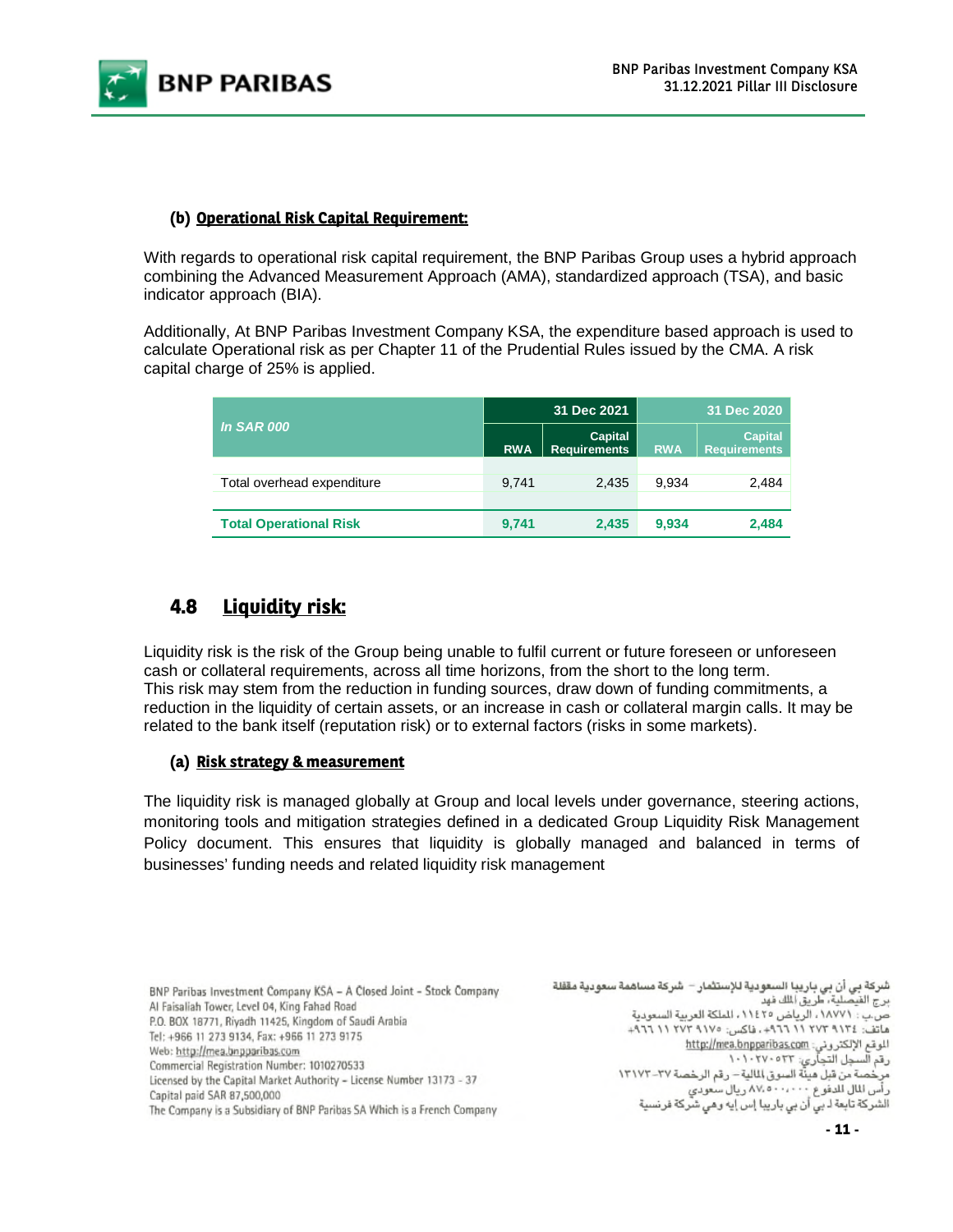

# **5 APPENDICES**

**Appendix I: Disclosure on Capital Base:** 

| <b>In SAR 000</b>         | 31 Dec 2021 | 31 Dec 2020 |
|---------------------------|-------------|-------------|
|                           |             |             |
| Paid-up capital           | 87,500      | 87,500      |
| Share premium             |             |             |
| Reserves                  | 101         | 101         |
| Audited retained earnings | (4,039)     | (12, 515)   |
| Tier-1 adjustments        |             |             |
| <b>TIER-1 CAPITAL</b>     | 83,562      | 75,086      |
| <b>TIER-2 CAPITAL</b>     |             |             |
| <b>TOTAL CAPITAL BASE</b> | 83,562      | 75,086      |

#### **Appendix II: Disclosure on Capital Adequacy**

|                                           |             | 31 Dec 2021                           | 31 Dec 2020 |                                       |  |
|-------------------------------------------|-------------|---------------------------------------|-------------|---------------------------------------|--|
| <b>In SAR 000</b>                         | <b>RWAs</b> | <b>Capital</b><br><b>Requirements</b> | <b>RWAs</b> | <b>Capital</b><br><b>Requirements</b> |  |
| Exposures to government, central banks    |             |                                       | 528         | 74                                    |  |
| Exposures to Authorised persons and banks | 17,440      | 2,442                                 | 15,315      | 2,144                                 |  |
| Exposures to corporates                   | 3,407       | 477                                   | 5,491       | 769                                   |  |
| Other assets                              | 2,851       | 399                                   | 7,130       | 997                                   |  |
| Off-balance sheet commitments             |             |                                       | 2,732       | 383                                   |  |
| <b>TOTAL CREDIT RISK</b>                  | 23,698      | 3,318                                 | 31,196      | 4,367                                 |  |
|                                           |             |                                       |             |                                       |  |
| <b>TOTAL MARKET RISK</b>                  |             |                                       |             |                                       |  |
|                                           |             |                                       |             |                                       |  |
| Overhead expenses                         | 9,741       | 2,435                                 | 9,934       | 2,484                                 |  |
| <b>TOTAL OPERATIONAL RISK</b>             | 9,741       | 2,435                                 | 9,934       | 2,484                                 |  |
|                                           |             |                                       |             |                                       |  |
| <b>TOTAL MINIMUM CAPITAL REQUIREMENT</b>  |             | 5,753                                 |             | 6,851                                 |  |
| <b>TOTAL CAPITAL BASE</b>                 |             | 83,562                                |             | 75,086                                |  |
| <b>SURPLUS/(DEFECIT) IN CAPITAL</b>       |             | 77,809                                |             | 68,235                                |  |
| <b>TOTAL CAPITAL RATIO</b>                |             | 14.52                                 |             | 10.96                                 |  |

BNP Paribas Investment Company KSA - A Closed Joint - Stock Company Al Faisaliah Tower, Level 04, King Fahad Road P.O. BOX 18771, Riyadh 11425, Kingdom of Saudi Arabia Tel: +966 11 273 9134, Fax: +966 11 273 9175 Web: http://mea.bnpparibas.com Commercial Registration Number: 1010270533 Licensed by the Capital Market Authority - License Number 13173 - 37 Capital paid SAR 87,500,000 The Company is a Subsidiary of BNP Paribas SA Which is a French Company

شركة بي أن بي باريبا السعودية للإستثمار – شركة مساهمة سعودية مقفلة<br>برج الفيصلية، طريق المك فهد ص.ب : ١٨٧٧١، الرياض ١١٤٢٥، الملكة العربية السعودية ماتف: ٢٧٢ ٢١٢ ٢٧٢ ١١ ٩٦٦ - فاكس: ١٧٥ ٢٧٢ ١١ ٩٦٦ + الموقع الإلكتروني: http://mea.bnpparibas.com سي سي سي التجاري: ١٠٠٢٧٠٥٢٣<br>رقم السجل التجاري: ١٠٠٢٧٠٥٣٣ - رقم الرخصة ٢٧-١٣١٧٢<br>مرخصة من قبل هيئة السوق المالية – رقم الرخصة ٢٧-١٣١٧٢<br>رأس المال للدفوع ٠٠٠٠٠٠٠ ريال سعودي